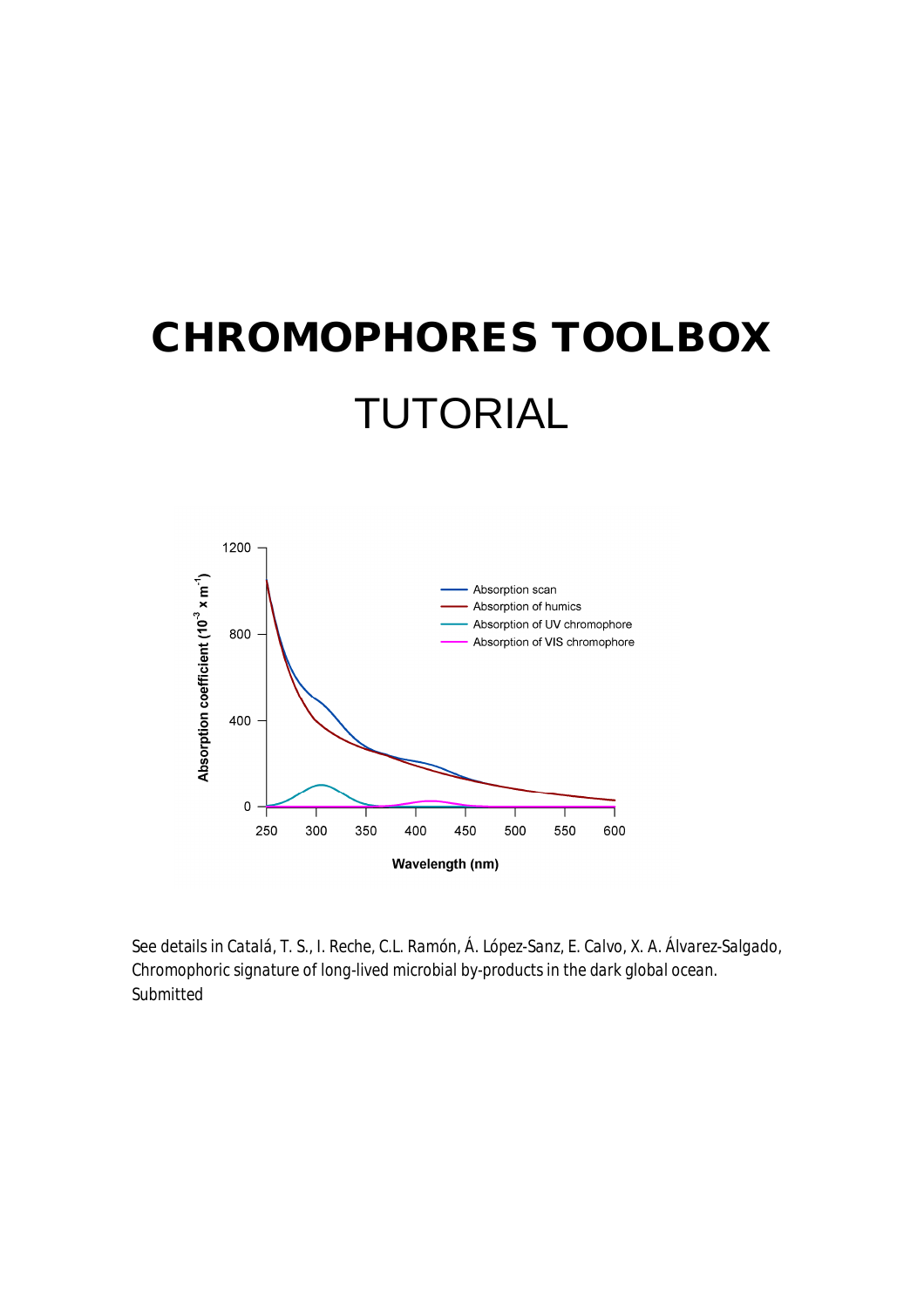CHROMOPHORES-TOOLBOX TUTORIAL 2 **Catalá et al., 2015**

## **Contents**

- 1. Introduction to the Chromophores-Toolbox
- 2. Chromophores-Toolbox Interface and key concepts
	- 2.1. Chromophores identification analysis
	- 2.2. Ch-UV
	- 2.3. Ch-VIS
	- 2.4. Chromophores-Toolbox components
	- 2.5. Chromophores-Toolbox interface
- 3. Getting started
- 4. Inputs to the Chromophores-Toolbox: Import data
- 5. Chromophores-Toolbox analysis
- 6. Outputs from the Chromophores-Toolbox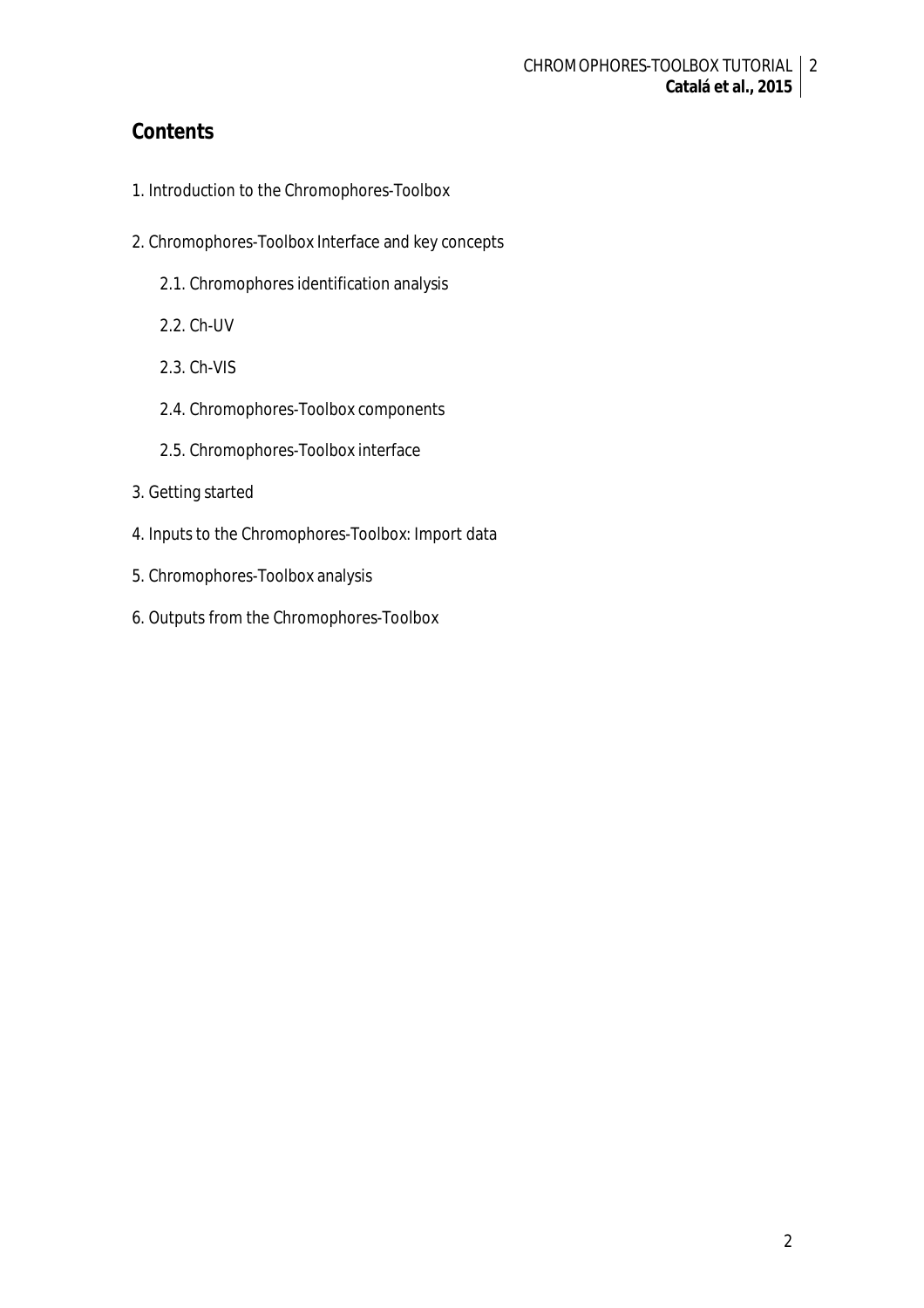## **1. Introduction to the Chromophores-Toolbox**

Absorption coefficients at specific wavelengths,  $a_{\lambda}$ , are used as proxies of the concentration of CDOM and a wide variety of spectral indices and slopes have provided key information on the origin and molecular structure of CDOM. As the characterisation of specific chromophores is still lacking in the literature we have developed a toolbox to obtain distinct chromophores within CDOM datasets.

The toolbox is adapted to obtain two distinct chromophores centred around 300 nm (named Ch-UV) and 415 nm (named Ch-VIS) by fitting the measured absorption coefficient spectra to the Röttgers and Koch's equation [*Röttgers and Koch*, 2012] and statistically isolating the absorption signal attributable to these chromophores from the standard decreasing exponential curve.

## **2. Chromophores-Toolbox Interface and key concepts**

#### **2.1. Chromophore identification analysis**

In order to locate and quantify the absorption chromophores centred around 300 nm (Ch-UV) and 415 nm (Ch-VIS), we developed this Matlab toolbox that obtains the parameters that best fit (least squares sense) the following equation [Breves *et al*., 2003; *Röttgers and Koch,* 2012]:

$$
a_{\lambda} = b_1 e^{-b_2(\lambda - \lambda_0)} + b_3 \frac{1}{\sigma \sqrt{2\pi}} + e^{-\frac{-(\lambda - \lambda_0)^2}{2\sigma^2}} + b_4
$$
 (1)

The equation was fitted within different wavelength ranges for each chromophore. The **first and third terms** of the equation models the typical exponential decay of any CDOM spectrum with increasing wavelength. It consists of a pre-exponential term (**b1**), an exponential slope (**b2**), and an absorption parameter to correct for offsets in the absorption at longer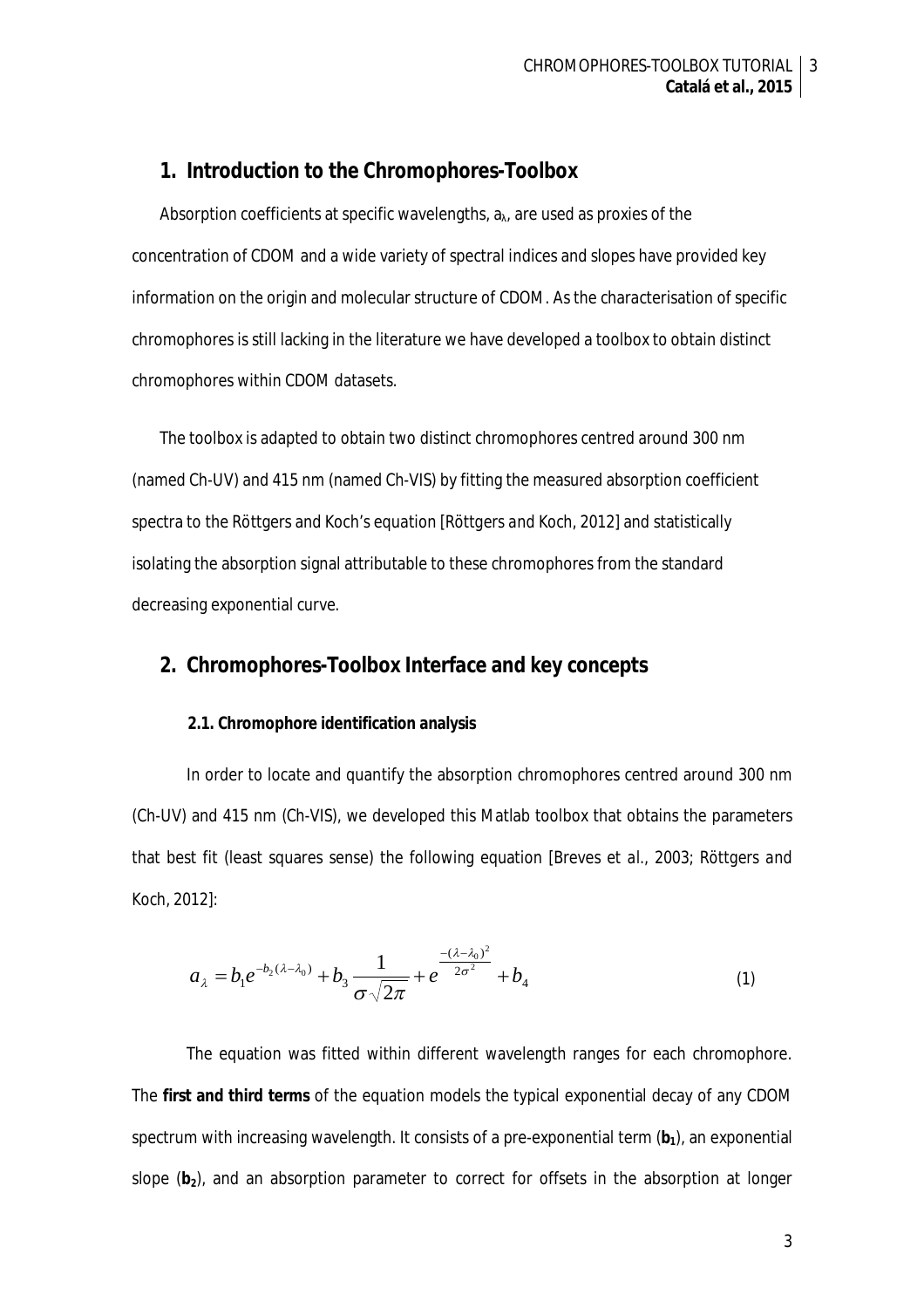wavelength (**b4**). The **second term** is a Gaussian function to model the absorption spectra of the UV or VIS chromophore, with **b<sup>3</sup>** being the height at the reference wavelength **λ<sup>o</sup>** of the chromophore and  $\sigma$  the width of the Gaussian function, respectively. The absorption coefficient of the UV or VIS chromophore at their respective λ<sub>ο</sub> ( $a$ <sub>Ch-UV</sub> or  $a$ <sub>Ch-VIS</sub>) is calculated as  $b_3 \frac{1}{m\sqrt{2m}}$ , **b**<sub>1</sub>, **b**<sub>2</sub>, **b**<sub>3</sub>, **b**<sub>4</sub>, **λ**<sub>0</sub> and  $\sigma$  are optimised with the Matlab toolbox.

#### **2.2. Ch-UV**

To obtain the parameters of the UV chromophore equation (1) is applied to the wavelength range from **250 to 400 nm**. This chromophore is related with the absorption of nitrate in the UVB region of the spectrum [*Johnson and Coletti*, 2002] or may be caused by the absorption of deoxygadusol, a mycosporine-like precursor synthesized via bacteria, cyanobacteria, phytoplankton, macroalgae (red, brown and green), plants and fungi with an absorption maximum at 294 nm [*Shick and Dunlap*, 2002].

#### **2.3. Ch-VIS**

To obtain the parameters of the VIS chromophore equation (1) is applied to the wavelength range from **350 to 600 nm**. A plausible source for the absorption of the VIS chromophore is the respiratory enzyme cytochrome c oxidase. This enzyme presents an absorption maxima around 410 to 415 nm and is one of the most important components of cellular respiration, which reduces molecular oxygen to water coupled to the pumping of protons across the mitochondrial or bacterial membrane [*Yoshikawa et al.,* 2011].

#### **2.4. Chromophores-Toolbox components**

The Chromophores-Toolbox is a GUI (Graphical User Interface)-based Matlab toolbox. The Chromophores-Toolbox consists of three parts: (1) a main script related to the Matlab GUI interface (CHROMOPHORES.fig), which is called '*CHROMOPHORES.m***'**. This scripts works as a connection (set of commands) between the interface components and the calculus done by Matlab; (2) A folder called **'***functions***',** which contains the Matlab functions that do the fitting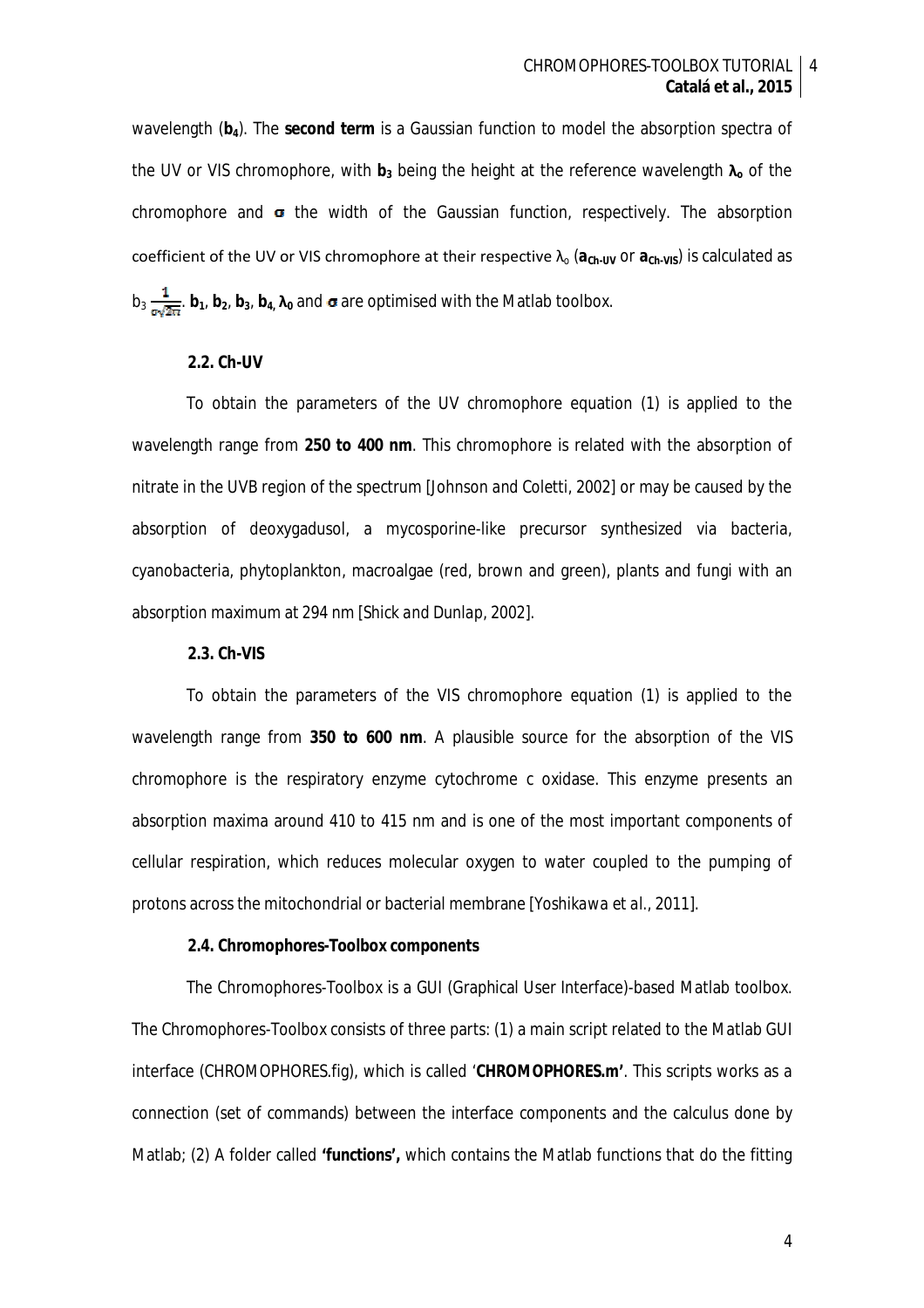analysis (*Ch\_UV\_fit.m, Ch\_VIS\_fit.m, rottgers\_koch.m*) and the scripts that sends information to the interface log-window (*WriteinWindow.m*); and (3) a folder called **'Help',** which contains information to help the user with the toolbox (this tutorial).

#### **2.5 Chromophores-Toolbox interface**

The Chromophores-Toolbox interface is divided in two main modules, (1) one for the UV chromophore and (2) another for the visible chromophore (see Fig. 1). Each module is divided, in turns, into the toolbox inputs (initial parameters), outputs (end parameters) and a "GO" command.



**Fig. 1.** Chromophores-Toolbox interface

Inputs to the toolbox are the initial value of the  $a_1-a_4$  and  $b_1-b_4$  fitting coefficients for the Ch-UV and Ch-VIS, respectively. These coefficients correspond to the initial value of coefficients *b* in Eq. 1. These initial values are set by default to be  $a_1 = 0.05$ ,  $a_2 = 0.1$ ,  $a_3 = 0.05$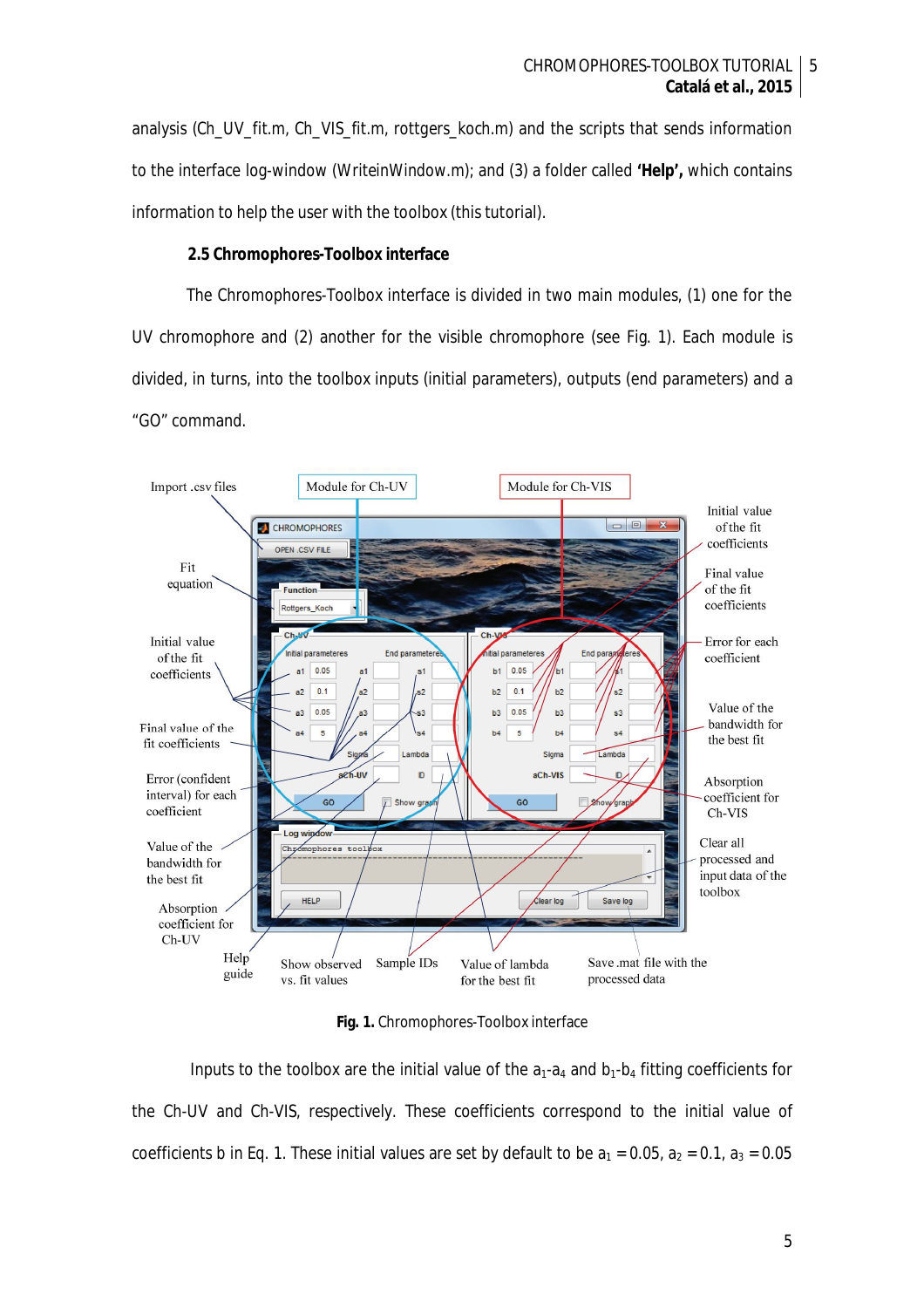#### CHROMOPHORES-TOOLBOX TUTORIAL 6 **Catalá et al., 2015**

and  $a_4$  = 5 (the same for the *b* coefficients, see Fig. 1) but can be changed by the user, before running the analysis, by clicking on the respective coefficient box and introducing a new initial value. Other inputs to the toolbox are the range of '*lambda'* λ<sub>o</sub> and '*sigma'* σ (Eq. 1 and Fig. 1) to be tested. For Ch-UV,  $\lambda_0$  is allowed to vary within the range 280:5:320 nm and for Ch-VIS,  $\lambda_0$ is allowed to vary within the range 390:5:440 nm. σ is allowed to vary within the range 15:5:30 nm for both the Ch-UV and Ch-VIS. Although these ranges are fixed in the toolbox, and thus, there is not a direct access to them through the GUI interface, the user can change them by opening the script *CHROMOPHORES.m* and by modifying the values of L (wavelength) and D (bandwidth) in lines 408 and 409 for Ch-VIS and lines 1024 and 1025 for Ch-UV of that .m file.

Outputs of the toolbox (end parameters) consist of the final value (best fit) of the  $a_1-a_4$ and  $b_1-b_4$  fitting coefficients and their respective errors (confident intervals)  $s_1-s_4$ , together with the coefficient of determination R<sup>2</sup>, the value of λ<sub>ο</sub> (box *Lambda*), σ (box *Sigma*) and the absorption coefficient of the chromophore  $-a_{Ch-UV}$  or  $a_{Ch-VIS}$  for which the best fit was achieved. The corresponding sample ID (e.g. depth, time, name of the sample) is shown in the box *ID.*

By clicking the '*GO*' button, the fit analysis is run. If the box *Show Graphs* is ticked the toolbox will display a graph showing the measured absorption coefficients together with the best-fit line for each evaluated sample (e.g. Fig. 2).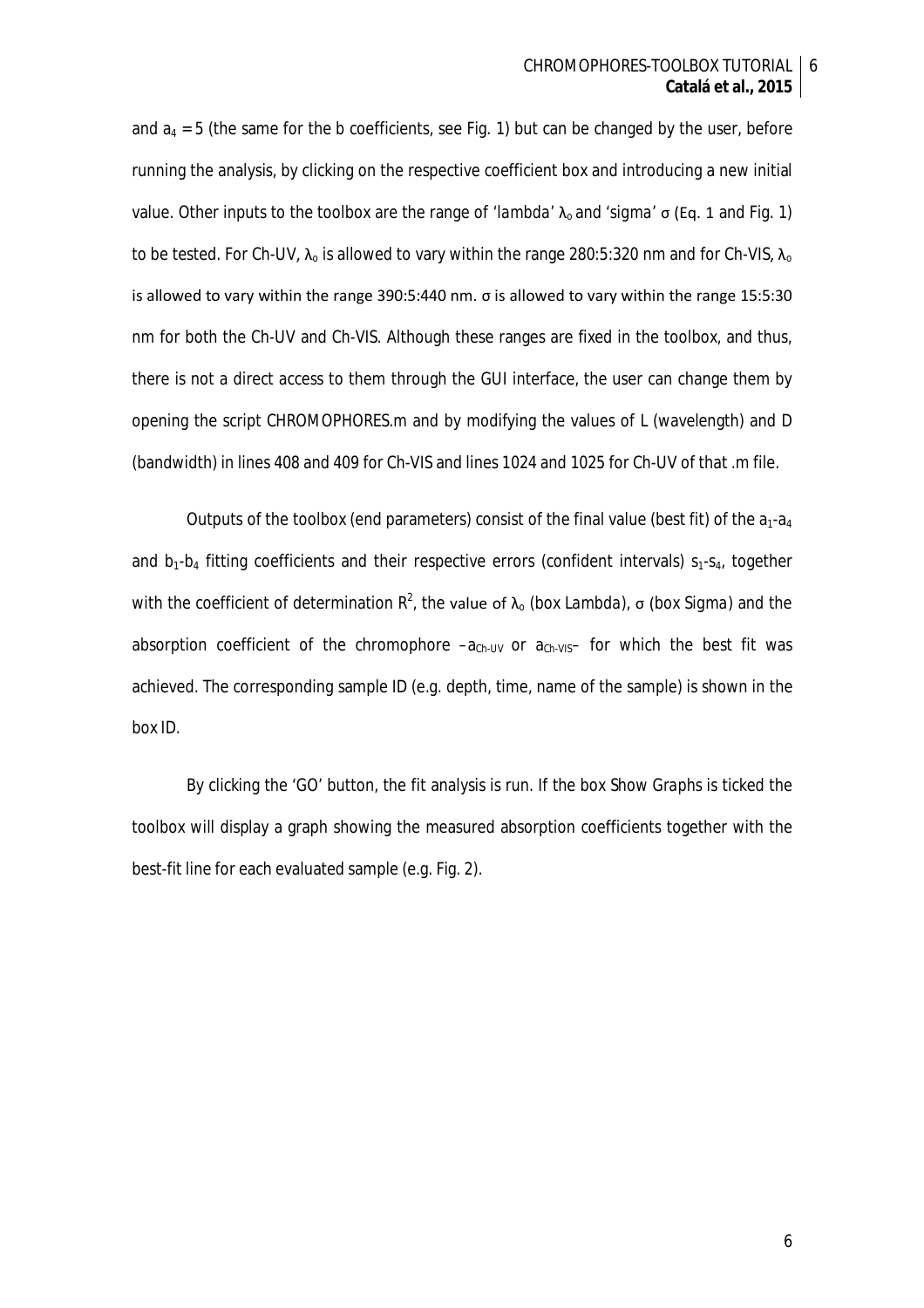CHROMOPHORES-TOOLBOX TUTORIAL **Catalá et al., 2015** 7



**Fig. 2.** Example of the interface outputs and graph for the measured and calculated absorption coefficients

The interface also contains a button called '*OPEN .CSV FILE***'** to import one or several .CSV files with the measured absorption coefficients (see Section 4 for details), a box called '*FUNCTIONS*' where the fit equation is defined (Eq. 1), a '*Log Window*' where the toolbox displays each of the actions that is carrying out, a '*HELP*' button which contains the basic information to use the Chromophores-Toolbox (this tutorial), a '*Clear log*' button, which erases all the information (imported data and outputs) and a '*Save log*' button, which allows the user to save the outputs in .mat format of the last analysis carried out by the toolbox.

## **3. Getting started**

The Chromophores-Toolbox can be downloaded from 'http://ecologia.ugr.es/pages/herramientas/toolbox-matlab?lang=en'. Once the file is unzipped it is important to maintain the structure (distribution) of the files within the folder *Chromophores\_Toolbox* for a correct function of the toolbox. Once the user has chosen the directory where to locate the toolbox there are two ways to run it:

(1) Open Matlab and in *Current Folder* set the path to the toolbox: Eg: *Current Folder*: C:\User\Chromophores\_Toolbox. Once Matlab is in the same directory as the toolbox,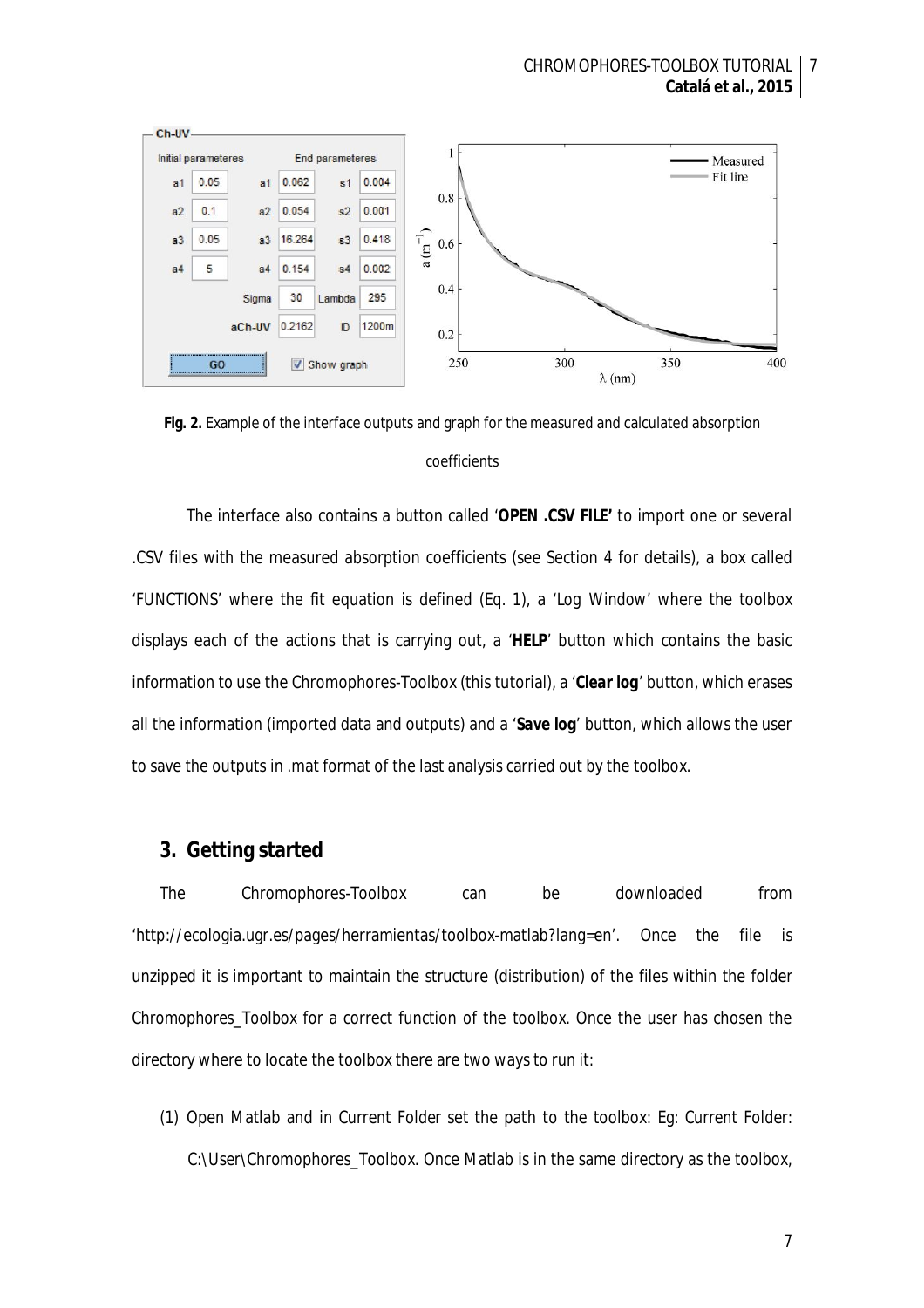write 'CHROMOPHORES' in the Command Window. The GUI interface should open.

(2) Open the CHROMOPHORES.m file in the *Matlab Editor* and run the script (press the play button or go to Debug-Run CHROMOPHORES.m). The GUI interface should open.

It is important not to change the Matlab directory while the toolbox is being used. Otherwise an error would appear in the Matlab command window.

## **4. Inputs to the Chromophores-Toolbox: Import data**

The Chromophores-Toolbox is set to load and read .csv files with information on the measured wavelengths and CDOM absorption coefficients. The first column of the .csv file should contain the wavelength values and the subsequent columns, the absorption coefficient values for each of the samples. The first row should contain identification for each sample (sample ID). This sample ID could be a measured depth, time, etc. Fig. 3 shows an example of an input .csv. It is important to keep the distribution shown in Fig. 3. The analysis will be done no matter the resolution of the sample, i.e. the separation between consecutive values of wavelengths (e.g. each 1 nm, each 5 nm, etc). An example of input .csv file can be downloaded from ('http://ecologia.ugr.es/pages/herramientas/toolbox-matlab?lang=en').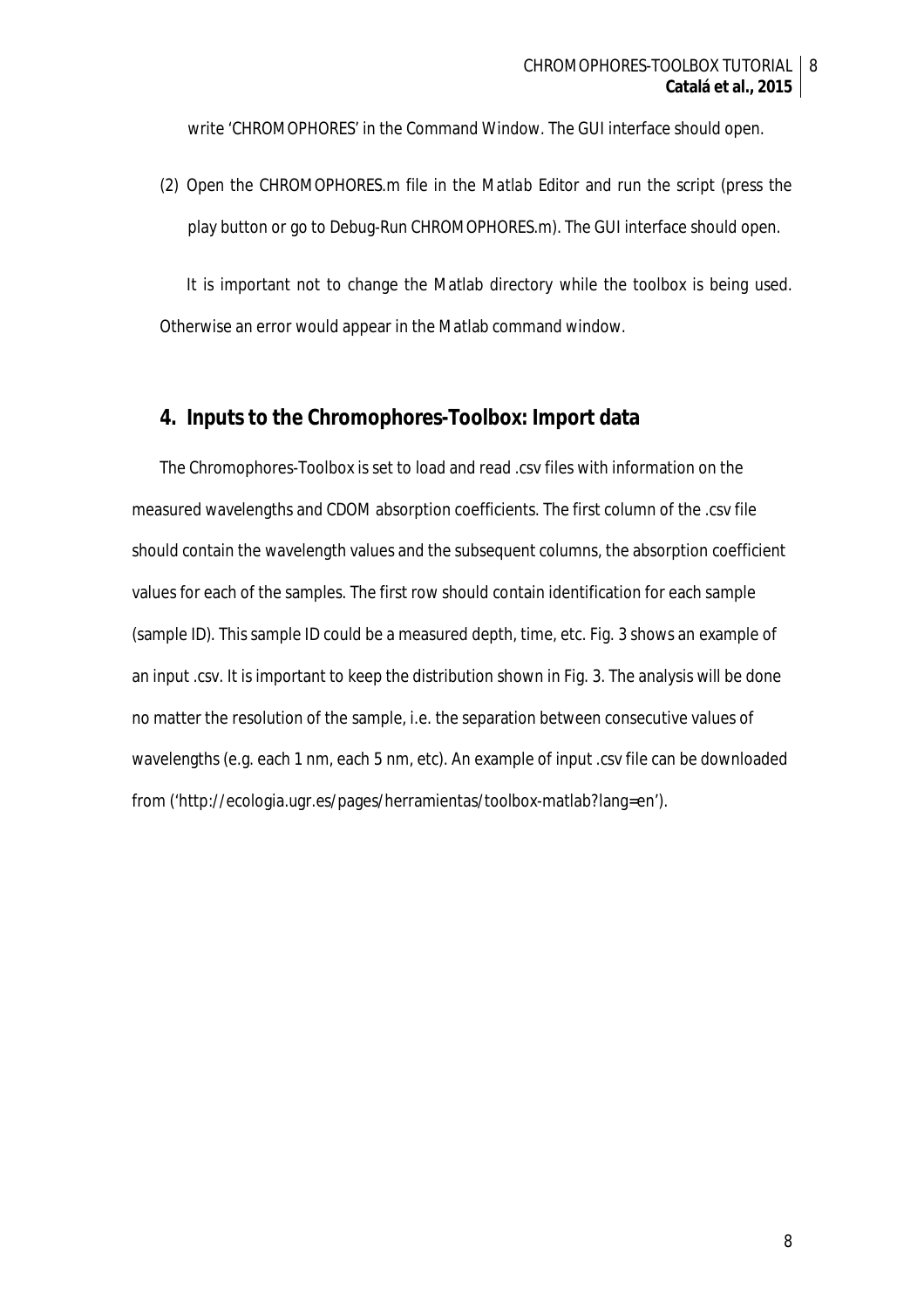## CHROMOPHORES-TOOLBOX TUTORIAL 9 **Catalá et al., 2015**

| Α  |     | B      | C      | D      | E      | F      | G      | H      |        |
|----|-----|--------|--------|--------|--------|--------|--------|--------|--------|
| 1  |     | 4000m  | 3000m  | 2500m  | 1700m  | 900m   | 470m   | 400m   | 200m   |
| 2  | 250 | 0.0532 | 0.0453 | 0.0475 | 0.0469 | 0.0469 | 0.0467 | 0.042  | 0.0482 |
| 3  | 251 | 0.0513 | 0.0435 | 0.0458 | 0.0451 | 0.0452 | 0.0451 | 0.0402 | 0.0465 |
| 4  | 252 | 0.0501 | 0.0424 | 0.0445 | 0.0438 | 0.0437 | 0.0436 | 0.0388 | 0.0453 |
| 5. | 253 | 0.0485 | 0.0406 | 0.0428 | 0.0422 | 0.0422 | 0.042  | 0.0372 | 0.0436 |
| 6  | 254 | 0.0475 | 0.0395 | 0.0416 | 0.0411 | 0.0411 | 0.0407 | 0.036  | 0.0424 |
| 7  | 255 | 0.0464 | 0.0386 | 0.0408 | 0.0404 | 0.04   | 0.04   | 0.0351 | 0.0417 |
| 8  | 256 | 0.0454 | 0.0374 | 0.0395 | 0.0391 | 0.0389 | 0.0387 | 0.0341 | 0.0406 |
| 9  | 257 | 0.0443 | 0.0365 | 0.0386 | 0.038  | 0.0376 | 0.0378 | 0.0328 | 0.0391 |
| 10 | 258 | 0.0438 | 0.0358 | 0.0379 | 0.0374 | 0.0374 | 0.0371 | 0.0322 | 0.0386 |
| 11 | 259 | 0.0431 | 0.035  | 0.0371 | 0.0366 | 0.0364 | 0.0365 | 0.0315 | 0.0379 |
| 12 | 260 | 0.0423 | 0.0344 | 0.0365 | 0.0362 | 0.0357 | 0.0358 | 0.031  | 0.0373 |
| 13 | 261 | 0.0417 | 0.0336 | 0.0356 | 0.035  | 0.0351 | 0.0353 | 0.0302 | 0.0365 |
| 14 | 262 | 0.0412 | 0.0329 | 0.0348 | 0.0345 | 0.0343 | 0.0345 | 0.0295 | 0.036  |
| 15 | 263 | 0.0408 | 0.0322 | 0.0346 | 0.0339 | 0.0338 | 0.0338 | 0.0288 | 0.035  |
| 16 | 264 | 0.0407 | 0.032  | 0.0341 | 0.0337 | 0.0339 | 0.0335 | 0.0289 | 0.0351 |
| 17 | 265 | 0.0392 | 0.0314 | 0.033  | 0.0327 | 0.0326 | 0.0326 | 0.0276 | 0.0341 |
| 18 | 266 | 0.0383 | 0.0301 | 0.0322 | 0.032  | 0.0323 | 0.032  | 0.027  | 0.0333 |
| 19 | 267 | 0.0383 | 0.0305 | 0.0323 | 0.0319 | 0.0318 | 0.0319 | 0.0267 | 0.0329 |
| 20 | 268 | 0.0378 | 0.0295 | 0.0314 | 0.0312 | 0.0312 | 0.0313 | 0.0262 | 0.0323 |
| 21 | 269 | 0.0374 | 0.0293 | 0.0312 | 0.0306 | 0.0308 | 0.031  | 0.0259 | 0.0323 |
| 22 | 270 | 0.0366 | 0.0284 | 0.0302 | 0.0298 | 0.0306 | 0.0302 | 0.0246 | 0.031  |
| 23 | 271 | 0.0354 | 0.0277 | 0.0292 | 0.0288 | 0.0296 | 0.0288 | 0.0238 | 0.03   |
| 24 | 272 | 0.0354 | 0.0267 | 0.0288 | 0.0287 | 0.0291 | 0.0287 | 0.0242 | 0.0298 |
| 25 | 273 | 0.0349 | 0.0263 | 0.0288 | 0.0281 | 0.0285 | 0.0281 | 0.0234 | 0.0293 |
| 26 | 274 | 0.0341 | 0.026  | 0.0277 | 0.0275 | 0.0283 | 0.0281 | 0.023  | 0.0287 |
| 27 | 275 | 0.0335 | 0.0254 | 0.0271 | 0.0267 | 0.0275 | 0.0269 | 0.0224 | 0.0275 |
|    |     |        |        |        |        |        |        |        |        |

**Fig. 3.** Example of .csv file to be loaded by the toolbox

The user can import one or several .csv files. In case the user loads several .csv files, the analysis for Ch-UV and Ch-VIS will be carried out for all samples within a given .csv file and all the imported .csv files.

## **5. Chromophores-Toolbox analysis**

The Chromophores-Toolbox fits the data in x (wavelengths  $\lambda$ ) and y (absorption coefficients) to the function in Eq. 1., with the fitting method of non linear squares, where  $b_1$  $b_4$  are the coefficients to estimate, and  $\lambda_0$  and σ are the problem parameters. In order to start the fitting iterations, an initial value of the fit coefficients should be given. These initial values are set by default to be  $b_1 = 0.05$ ,  $b_2 = 0.1$ ,  $b_3 = 0.05$  and  $b_4 = 5$ , but they can be directly changed by the user by changing the initial value of these parameters in the interface (see section 2.5). In order to obtain results, which are realistic in terms of a physical interpretation,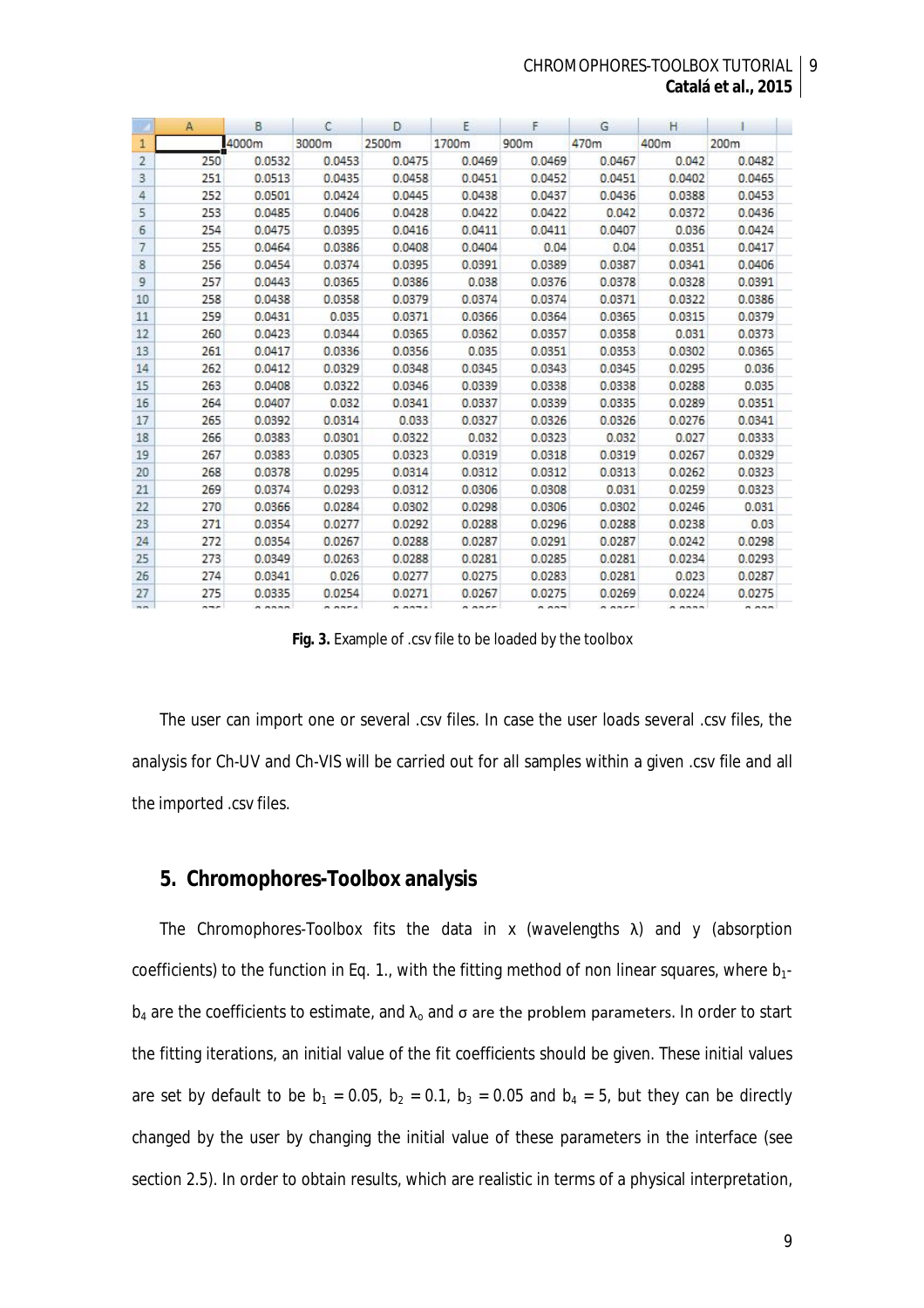the coefficients  $b_1$  and  $b_3$  (the height at  $\lambda_0$ ) are forced to be  $\geq 0$  in the model. By default all coefficients have an upper-limit value of 20 and a lower-limit value of -10 (except for  $b_1$  and  $b_3$ which is 0). These limits, however, can be modified by the user in lines 393 to 399 and lines 1010 to 1016 (example below) in the '*CHROMOPHORES.m'* file for Ch-VIS and Ch-UV, respectively. The toolbox will show a warning message if the calculated value of  $a_3$  or  $b_3$  is too close (<0.001) to their upper limit, suggesting the user to increase the upper limit for these coefficients.

```
%2. Fit Conditions:
optionsb = fitoptions('Method', 'NonlinearLeastSquares',...;
                        'StartPoint', b0, ...
                        'Lower', [0 -10 0 -10], ...
                        'Upper', [20 20 20 20], ...
                        'Maxiter', 1000, ...
                        'MaxFunEvals', 1000);
```
## **6. Outputs from the Chromophores-Toolbox**

The Chromophores-Toolbox generates two folders, one for each chromophore under study, called '*Ch\_UV*' and '*Ch\_VIS'*, in the same directory as the imported .csv files, and where the outputs related to the UV chromophore and the visible chromophore will be located, respectively. By default, the Chromophores-Toolbox generates one .csv file after each analysis called '*Parameters\_ChUV\_[FileName]1\_[FileName]end.csv' or*  '*Parameters\_ChVIS\_[FileName]<sub>1</sub>\_[FileName]<sub>end</sub>.csv', depending on the chromophore, with the* information on the fitting coefficients, the goodness of the fitting, the final values of  $\lambda_0$  and σ, and the calculated value for a<sub>ch-UV</sub> or a<sub>ch-VIS</sub>. [*FileName*]<sub>1</sub> and [*FileName*]<sub>end</sub> are the names of the first and the last imported .csv files. For example, for three imported files called '*Example1.csv'*, '*Example2.csv'* and '*Example3.csv'*, the Chromophores-Toolbox would generate a .csv file called '*Parameters\_ChUV\_Example1\_Example3.csv*' after the analysis of the UV chromophore. If only one .csv file is imported, the Chromophores-Toolbox will generate a .csv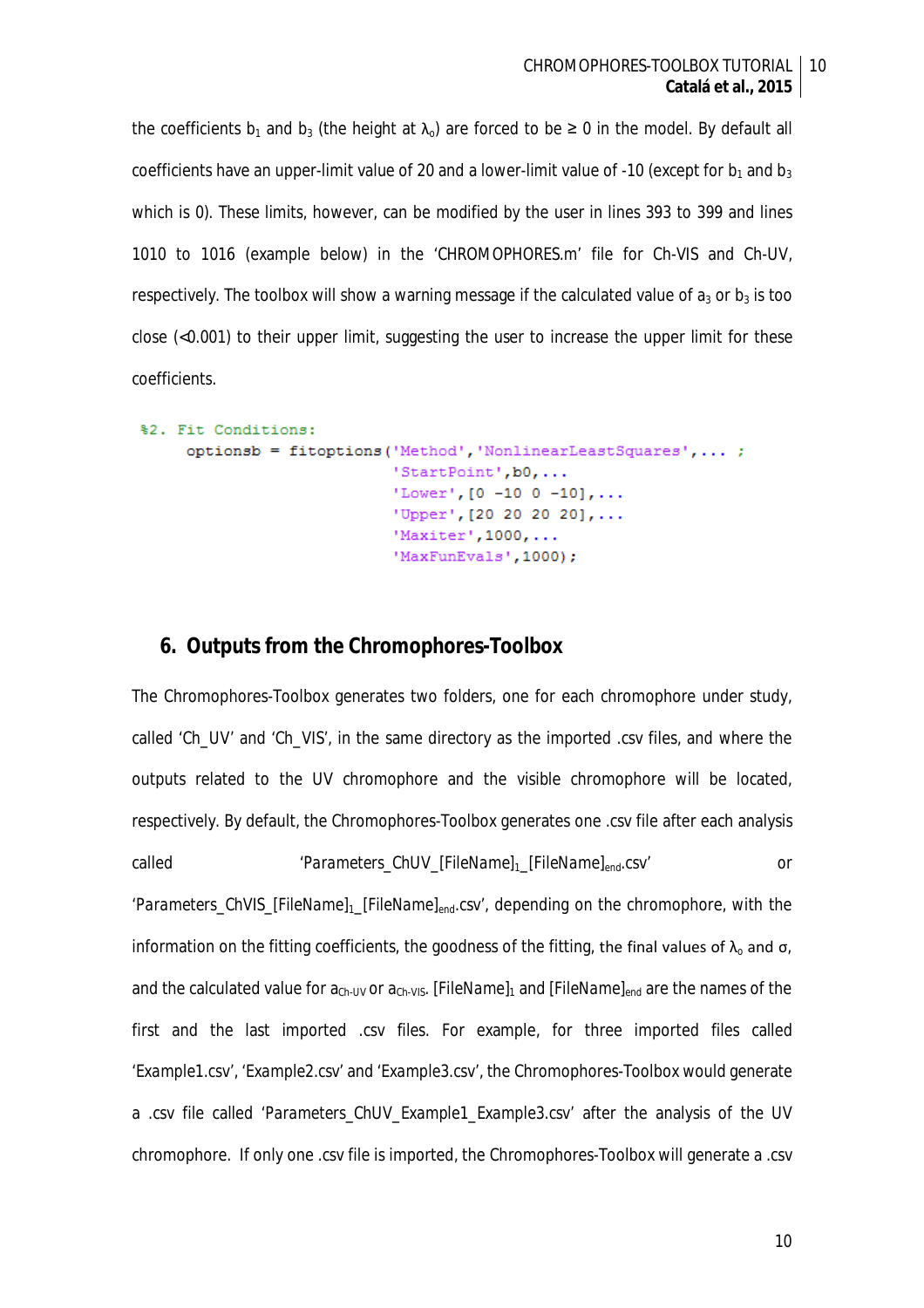## CHROMOPHORES-TOOLBOX TUTORIAL 11 **Catalá et al., 2015**

file called '*Parameters\_ChVIS\_[FileName].csv'.* Fig. 4 shows an example of the '*Parameters\_ChUV\_[FileName]1\_[FileName]end.csv'* generated by the Chromophores- Toolbox. Note that the '*Parameters\_ChUV\_[FileName]1\_[FileName]end.csv'* is generated for each 'GO' command. Thus, it will contain the information for several imported files if more than one .csv file has been loaded into the toolbox.

|                  | $\mathsf{A}$ | B         | $\mathbb{C}$   | D              | Ε         | F         | G         | Η         |           |                | K.  |                     | M                               |
|------------------|--------------|-----------|----------------|----------------|-----------|-----------|-----------|-----------|-----------|----------------|-----|---------------------|---------------------------------|
|                  | Example1.csv |           |                |                |           |           |           |           |           |                |     |                     |                                 |
|                  | Sample ID a1 |           | a <sub>2</sub> | a <sub>3</sub> | a4        | sa1       | sa2       | sa3       | sa4       | R <sub>2</sub> |     |                     | Lambda(nm Sigma(nm) aCh-UV(1/m) |
| 3.               | 4000m        | 0.4163774 | 0.0249467      | 0.4254075      | 0.0540878 | 0.0075177 | 0.0004444 | 0.2175398 | 0.0039217 | 0.9993193      | 285 | 15                  | 0.0113142                       |
| 4                |              |           |                |                |           |           |           |           |           |                |     |                     |                                 |
|                  | Example2.csv |           |                |                |           |           |           |           |           |                |     |                     |                                 |
| 6                | Sample ID a1 |           | a <sub>2</sub> | a <sub>3</sub> | a4        | sa1       | sa2       | sa3       | sa4       | R <sub>2</sub> |     | Lambda(nn Sigma(nm) | $a$ Ch-UV $(1/m)$               |
|                  | 4000m        | 0.0539624 | 0.0565319      | 12.853368      | 0.0910721 | 0.002831  | 0.0012817 | 0.3435305 | 0.0018264 | 0.9984967      | 295 | 30                  | 0.1709251                       |
| 8                | 3000mR       | 0.0520134 | 0.0564041      | 13.19717       | 0.1143315 | 0.002885  | 0.001355  | 0.349053  | 0.0018516 | 0.998365       | 295 | 30                  | 0.175497                        |
| 9                | 2000m        | 0.056018  | 0.0629067      | 15.892677      | 0.1225537 | 0.0036107 | 0.0017577 | 0.4159339 | 0.002102  | 0.9981089      | 290 | 30                  | 0.211342                        |
| 10 <sup>10</sup> | 1200m        | 0.061799  | 0.0539483      | 16.263709      | 0.1543773 | 0.0036596 | 0.0014437 | 0.4184411 | 0.0021198 | 0.9982788      | 295 | 30                  | 0.216276                        |
| 11               | 600m         | 0.0789688 | 0.0509089      | 16.04699       | 0.18835   | 0.0040352 | 0.001241  | 0.4307794 | 0.0020442 | 0.9986868      | 295 | 30                  | 0.2133941                       |
|                  | 12 370m      | 0.1188646 | 0.0383593      | 11.538134      | 0.220477  | 0.0051962 | 0.000943  | 0.4644906 | 0.0019384 | 0.999007       | 300 | 30                  | 0.153435                        |
|                  | 13 320m      | 0.119889  | 0.0407392      | 11.602415      | 0.1354628 | 0.0058734 | 0.0011548 | 0.5007417 | 0.0017863 | 0.9989714      | 295 | 30                  | 0.1542898                       |
| 14               | 200m         | 0.0954071 | 0.046578       | 12,841082      | 0.2021197 | 0.0055953 | 0.0014118 | 0.5426603 | 0.0023044 | 0.9982674      | 295 | 30                  | 0.1707617                       |
|                  | 15 150m      | 0.1905735 | 0.0350771      | 10.735813      | 0.1430252 | 0.0141942 | 0.0018141 | 0.9944459 | 0.002784  | 0.9986966      | 290 | 30                  | 0.1427657                       |
|                  | 16 120m      | 0.438854  | 0.0221344      | 1.7511749      | 0.1425604 | 0.0088459 | 0.0004351 | 0.2268303 | 0.0051522 | 0.9993324      | 290 | 15                  | 0.0465745                       |
| 17               | 100m         | 0.6370804 | 0.0225964      | 1.6038449      | 0.1538181 | 0.0049764 | 0.0001909 | 0.1400158 | 0.0028435 | 0.999811       | 280 | 15                  | 0.0426561                       |
|                  | 18 67m       | 0.3897257 | 0.0378461      | 1.8475391      | 0.0809438 | 0.0160487 | 0.0013242 | 0.5906189 | 0.0050372 | 0.9978379      | 280 | 15                  | 0.0491374                       |
| 19               | 40m          | 0.4448933 | 0.0349249      | 1.3397668      | 0.1098756 | 0.0144798 | 0.0010113 | 0.5165056 | 0.0050853 | 0.9983023      | 280 | 15                  | 0.0356326                       |
| 20               | 3m           | 0.3610886 | 0.0394763      | 1.394694       | 0.0570373 | 0.0173741 | 0.001573  | 0.6494296 | 0.0051314 | 0.9973361      | 280 | 15                  | 0.0370935                       |
| 21               |              |           |                |                |           |           |           |           |           |                |     |                     |                                 |

**Fig. 4.** Example of '*Parameters\_ChUV\_[FileName]1\_[FileName]end.csv'* generated by the Chromophores Toolbox. In this example two .csv files called '*Example1.csv*' (with one sample) and '*Example2.csv'* (with 14 samples) were loaded into the toolbox.

It is important to keep the output .csv files closed while the toolbox is doing the analysis. Otherwise an error would appear in the Matlab Command Window.

Alternatively, after each analysis ('GO' command), the Chromophores-Toolbox gives

the option to save output data in *.mat* format. After each analysis a question dialog box will

open, asking whether the user would like to save the output data in *.mat* format (Fig. 5).

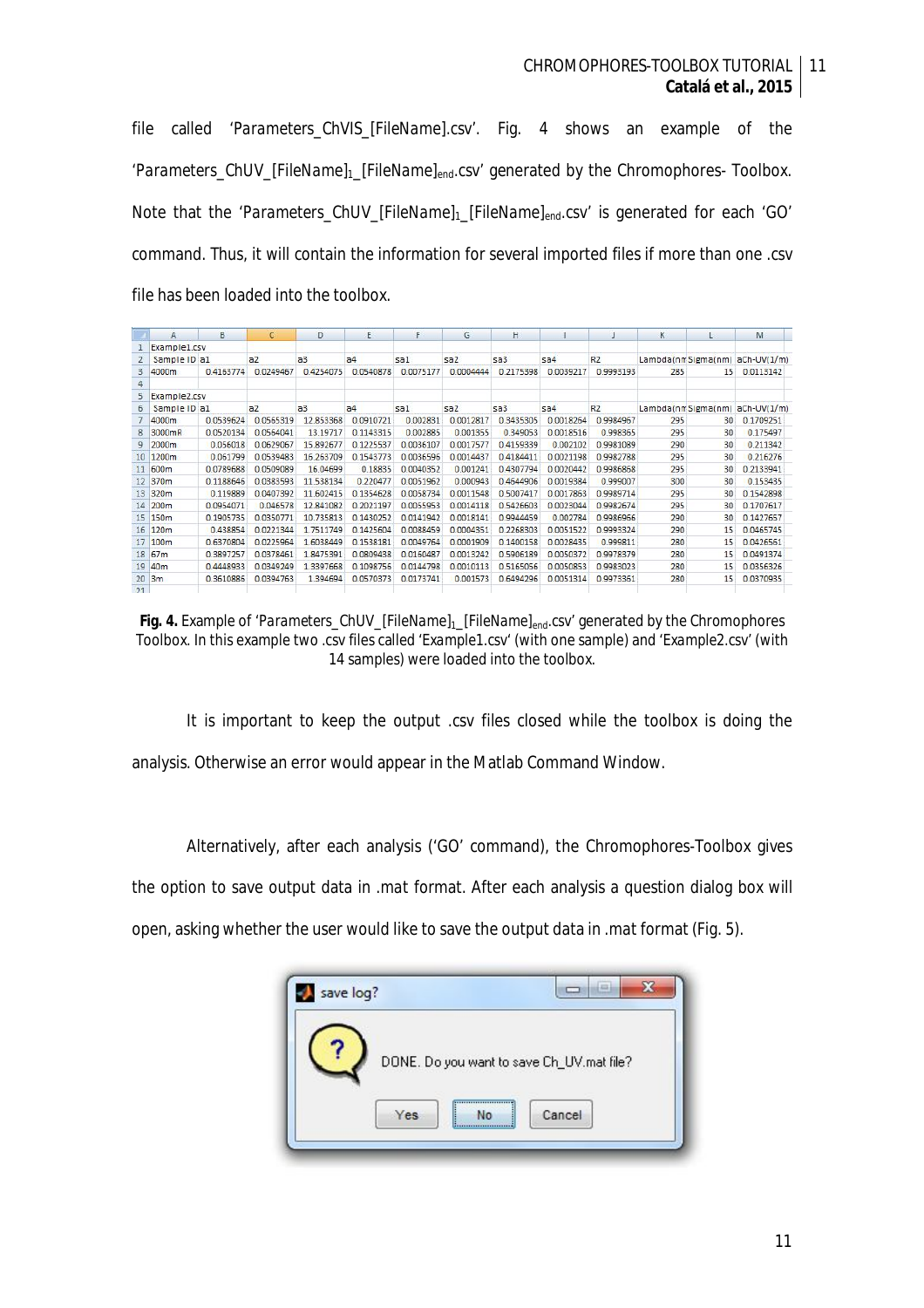**Fig. 5.** Question dialog box after the analysis for the Ch-UV

If the user presses '*Yes*', a '*Ch\_UV.mat'* file or a '*Ch\_VIS.mat'* will be generated and the user will select the directory to save it. This .mat file will contain the following information (Fig. 6):

- Variable *Coeffs*: This contains all the variables in the '*Constants\_Ch\_UV.csv' (or*  '*Constants\_Ch\_VIS.csv' )* for each sample and each imported *.csv* file.
- Variable *SampleID*: all the sample IDs
- Variable *x00*: Range of wavelengths for which absorption coefficients were measured (x-variable) for each sample and .csv file (*λ* in Eq 1). Units = nm.
- Variable *a*: Best fit of the absorption coefficients (Eq. 1) for each sample and .csv file (y-variable). Units =  $m^{-1}$ .
- Variable *aChUVrange or aChVISrange*: Absorption coefficients for the Ch-UV range or Ch-VIS range, respectively (term 2 in Eq. 1). Units =  $\mathsf{m}^\text{-1}$ .
- Variable *aChUV* or *aChVIS*: absorption coefficients for the UV or visible chrompohores. Units =  $m^{-1}$ .
- Variable *Names*: Name of each imported .csv file.

| Workspace $H = \Box$ $X$<br>Current Folder |                                          |     | Variable Editor - Ch_UV<br>$\sqrt{2}$ |                                   |               |     |                               |  |
|--------------------------------------------|------------------------------------------|-----|---------------------------------------|-----------------------------------|---------------|-----|-------------------------------|--|
| 国内国防国                                      | $\mathbb{Q}$ No valid plots for: $\star$ |     | 騹<br>人名自                              | 6<br>$\mathcal{L}_{\mathbb{R}}$ - | Stack: Base - |     | No valid plots for: Ch_UV.c v |  |
| Name =                                     | Value                                    | Min | $E$ Ch_UV <1x1 struct>                |                                   |               |     |                               |  |
| E Ch_UV                                    | <1x1 struct>                             |     | $Field \triangleq$                    | Value                             | Min           | Max |                               |  |
|                                            |                                          |     | coeffs                                | <1x1 struct><br>$<1x8$ cell>      |               |     |                               |  |
|                                            |                                          |     | SampleID<br>aChUV                     | $<1x8$ cell>                      |               |     |                               |  |
|                                            |                                          |     | $00x$ $(3)$                           | $\langle 1x1 \rangle$ cell $>$    |               |     |                               |  |
|                                            |                                          |     | a                                     | <1x1 cell>                        |               |     |                               |  |
|                                            |                                          |     | aChUVrange                            | $\langle 1x1 \rangle$ cell $>$    |               |     |                               |  |
|                                            |                                          |     | () Names                              | $\langle 1x1 \rangle$ cell $>$    |               |     |                               |  |

**Fig. 6.** Example of data in a *Ch\_UV.mat* file.